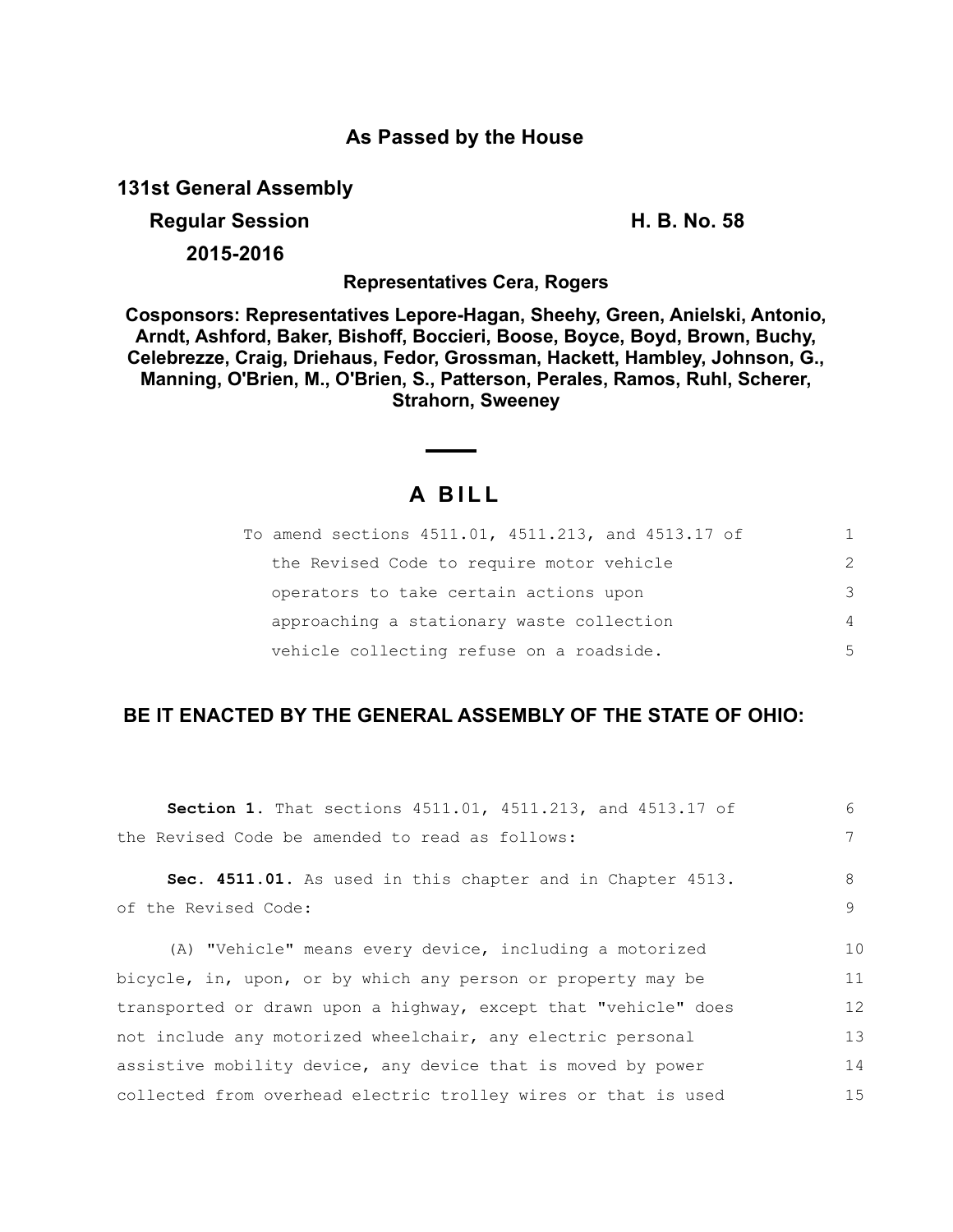exclusively upon stationary rails or tracks, or any device, other than a bicycle, that is moved by human power. 16 17

(B) "Motor vehicle" means every vehicle propelled or drawn by power other than muscular power or power collected from overhead electric trolley wires, except motorized bicycles, road rollers, traction engines, power shovels, power cranes, and other equipment used in construction work and not designed for or employed in general highway transportation, hole-digging machinery, well-drilling machinery, ditch-digging machinery, farm machinery, and trailers designed and used exclusively to transport a boat between a place of storage and a marina, or in and around a marina, when drawn or towed on a street or highway for a distance of no more than ten miles and at a speed of twenty-five miles per hour or less. 18 19 20 21 22 23 24 25 26 27 28 29

(C)(1) Until January 1, 2017, "motorcycle" means every motor vehicle, other than a tractor, having a seat or saddle for the use of the operator and designed to travel on not more than three wheels in contact with the ground, including, but not limited to, motor vehicles known as "motor-driven cycle," "motor scooter," or "motorcycle" without regard to weight or brake horsepower.

(2) Effective January 1, 2017, "motorcycle" means every motor vehicle, other than a tractor, having a seat or saddle for the use of the operator and designed to travel on not more than three wheels in contact with the ground, including, but not limited to, motor vehicles known as "motor-driven cycle," "motor scooter," "cab-enclosed motorcycle," or "motorcycle" without regard to weight or brake horsepower. 37 38 39 40 41 42 43

(D) "Emergency vehicle" means emergency vehicles of municipal, township, or county departments or public utility 44 45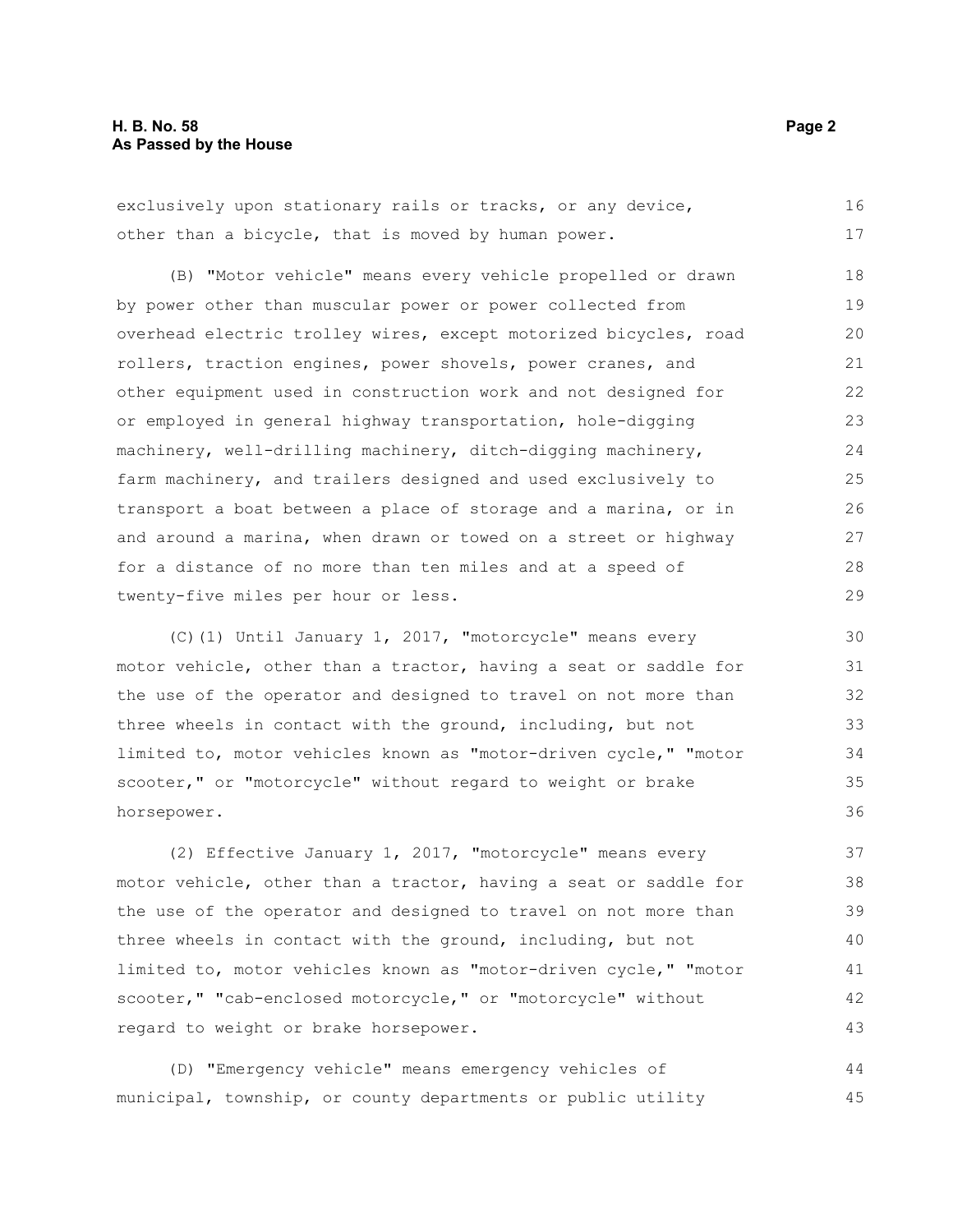corporations when identified as such as required by law, the director of public safety, or local authorities, and motor vehicles when commandeered by a police officer. 46 47 48

(E) "Public safety vehicle" means any of the following: 49

(1) Ambulances, including private ambulance companies under contract to a municipal corporation, township, or county, and private ambulances and nontransport vehicles bearing license plates issued under section 4503.49 of the Revised Code; 50 51 52 53

(2) Motor vehicles used by public law enforcement officers or other persons sworn to enforce the criminal and traffic laws of the state; 54 55 56

(3) Any motor vehicle when properly identified as required by the director of public safety, when used in response to fire emergency calls or to provide emergency medical service to ill or injured persons, and when operated by a duly qualified person who is a member of a volunteer rescue service or a volunteer fire department, and who is on duty pursuant to the rules or directives of that service. The state fire marshal shall be designated by the director of public safety as the certifying agency for all public safety vehicles described in division (E) (3) of this section. 57 58 59 60 61 62 63 64 65 66

(4) Vehicles used by fire departments, including motor vehicles when used by volunteer fire fighters responding to emergency calls in the fire department service when identified as required by the director of public safety. 67 68 69 70

Any vehicle used to transport or provide emergency medical service to an ill or injured person, when certified as a public safety vehicle, shall be considered a public safety vehicle when transporting an ill or injured person to a hospital regardless 71 72 73 74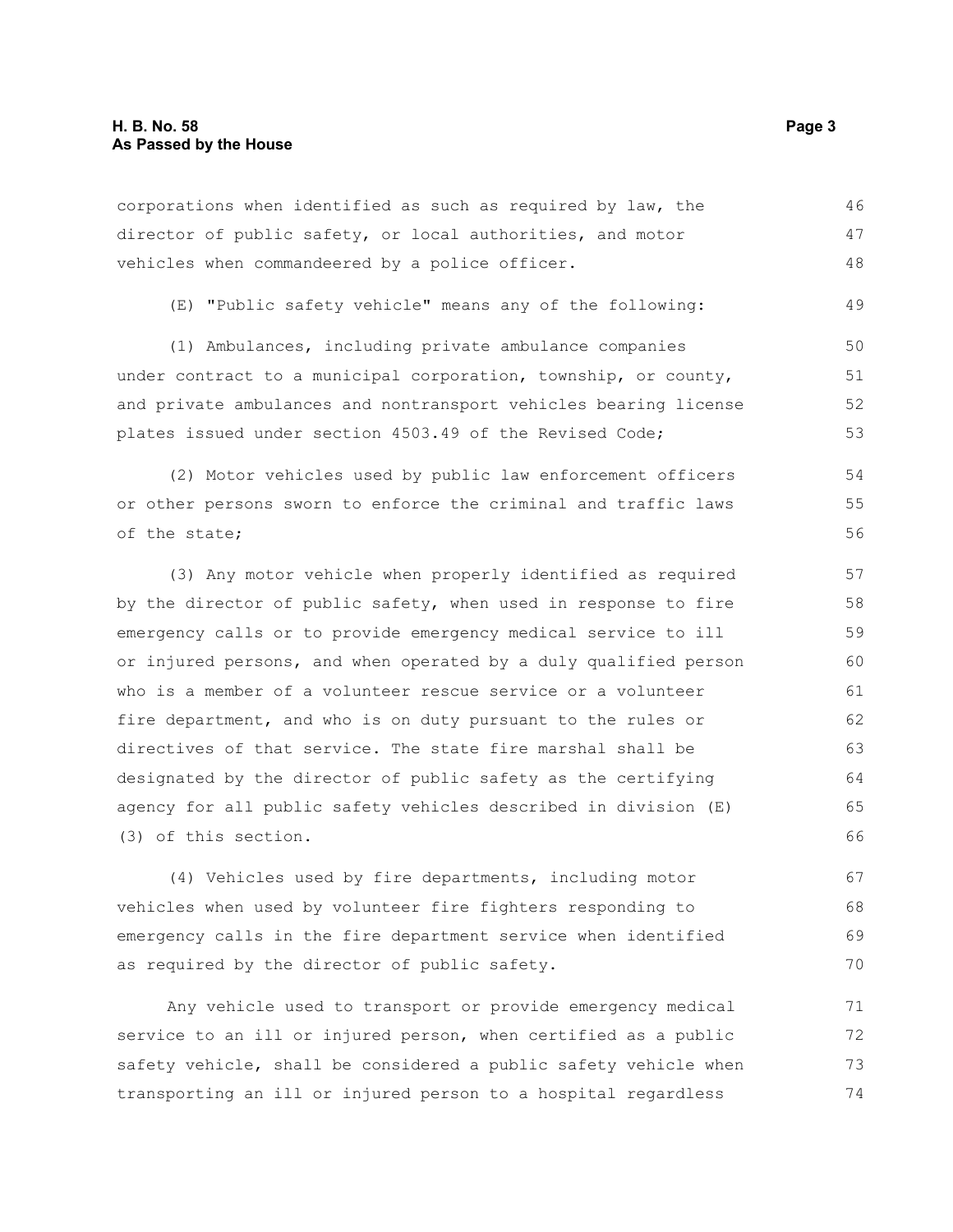of whether such vehicle has already passed a hospital.

(5) Vehicles used by the motor carrier enforcement unit for the enforcement of orders and rules of the public utilities commission as specified in section 5503.34 of the Revised Code. 76 77 78

(F) "School bus" means every bus designed for carrying more than nine passengers that is owned by a public, private, or governmental agency or institution of learning and operated for the transportation of children to or from a school session or a school function, or owned by a private person and operated for compensation for the transportation of children to or from a school session or a school function, provided "school bus" does not include a bus operated by a municipally owned transportation system, a mass transit company operating exclusively within the territorial limits of a municipal corporation, or within such limits and the territorial limits of municipal corporations immediately contiguous to such municipal corporation, nor a common passenger carrier certified by the public utilities commission unless such bus is devoted exclusively to the transportation of children to and from a school session or a school function, and "school bus" does not include a van or bus used by a licensed child day-care center or type A family daycare home to transport children from the child day-care center or type A family day-care home to a school if the van or bus does not have more than fifteen children in the van or bus at any time. 79 80 81 82 83 84 85 86 87 88 89 90 91 92 93 94 95 96 97 98 99

(G) "Bicycle" means every device, other than a device that is designed solely for use as a play vehicle by a child, that is propelled solely by human power upon which a person may ride, and that has two or more wheels, any of which is more than fourteen inches in diameter. 100 101 102 103 104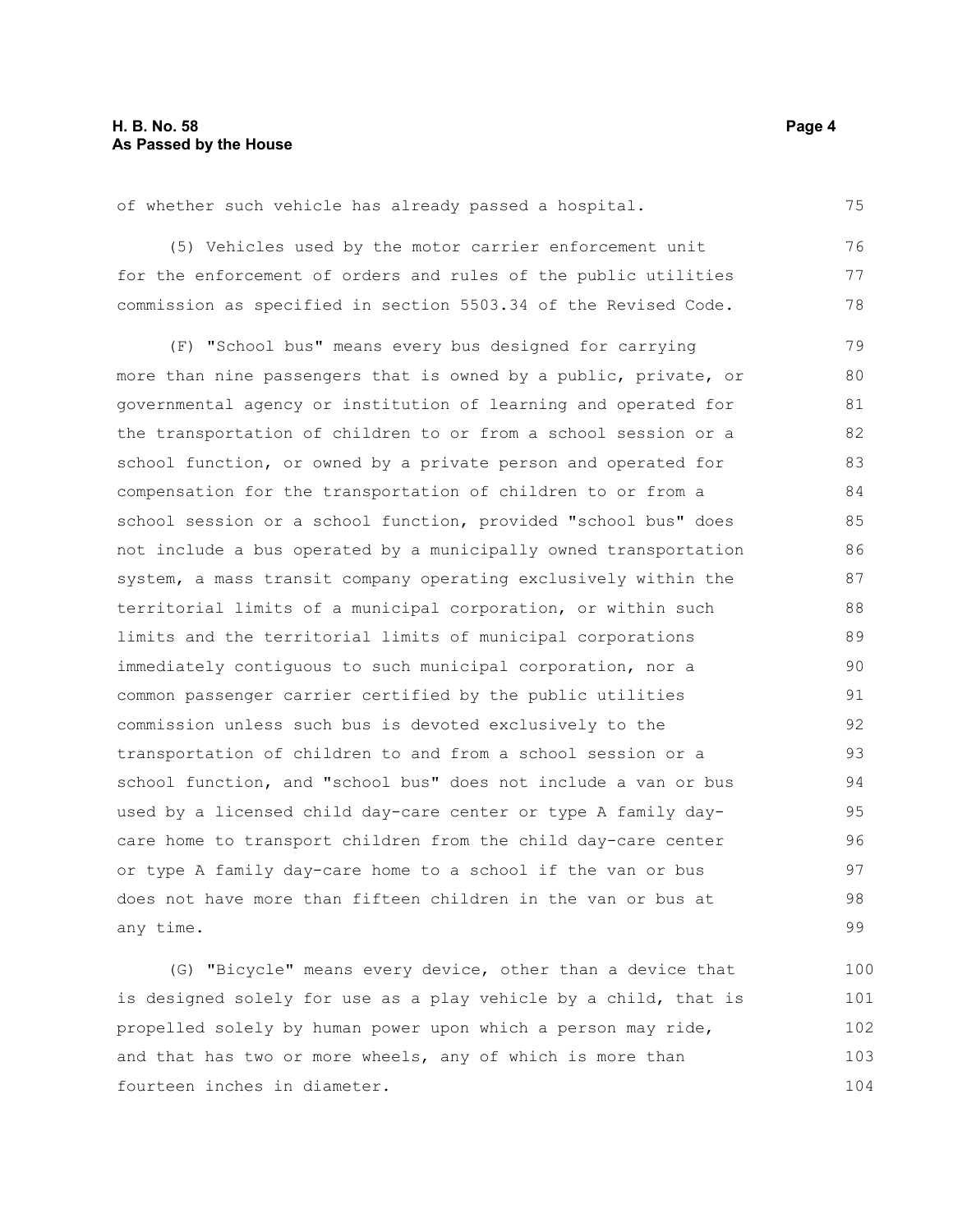#### **H. B. No. 58 Page 5 As Passed by the House**

(H)(1) Until January 1, 2017, "motorized bicycle" means any vehicle having either two tandem wheels or one wheel in the front and two wheels in the rear, that is capable of being pedaled and is equipped with a helper motor of not more than fifty cubic centimeters piston displacement that produces no more than one brake horsepower and is capable of propelling the vehicle at a speed of no greater than twenty miles per hour on a level surface. 105 106 107 108 109 110 111 112

(2) Effective January 1, 2017, "motorized bicycle" or "moped" means any vehicle having either two tandem wheels or one wheel in the front and two wheels in the rear, that may be pedaled, and that is equipped with a helper motor of not more than fifty cubic centimeters piston displacement that produces not more than one brake horsepower and is capable of propelling the vehicle at a speed of not greater than twenty miles per hour on a level surface. 113 114 115 116 117 118 119 120

(I) "Commercial tractor" means every motor vehicle having motive power designed or used for drawing other vehicles and not so constructed as to carry any load thereon, or designed or used for drawing other vehicles while carrying a portion of such other vehicles, or load thereon, or both. 121 122 123 124 125

(J) "Agricultural tractor" means every self-propelling vehicle designed or used for drawing other vehicles or wheeled machinery but having no provision for carrying loads independently of such other vehicles, and used principally for agricultural purposes. 126 127 128 129 130

(K) "Truck" means every motor vehicle, except trailers and semitrailers, designed and used to carry property. 131 132

(L) "Bus" means every motor vehicle designed for carrying 133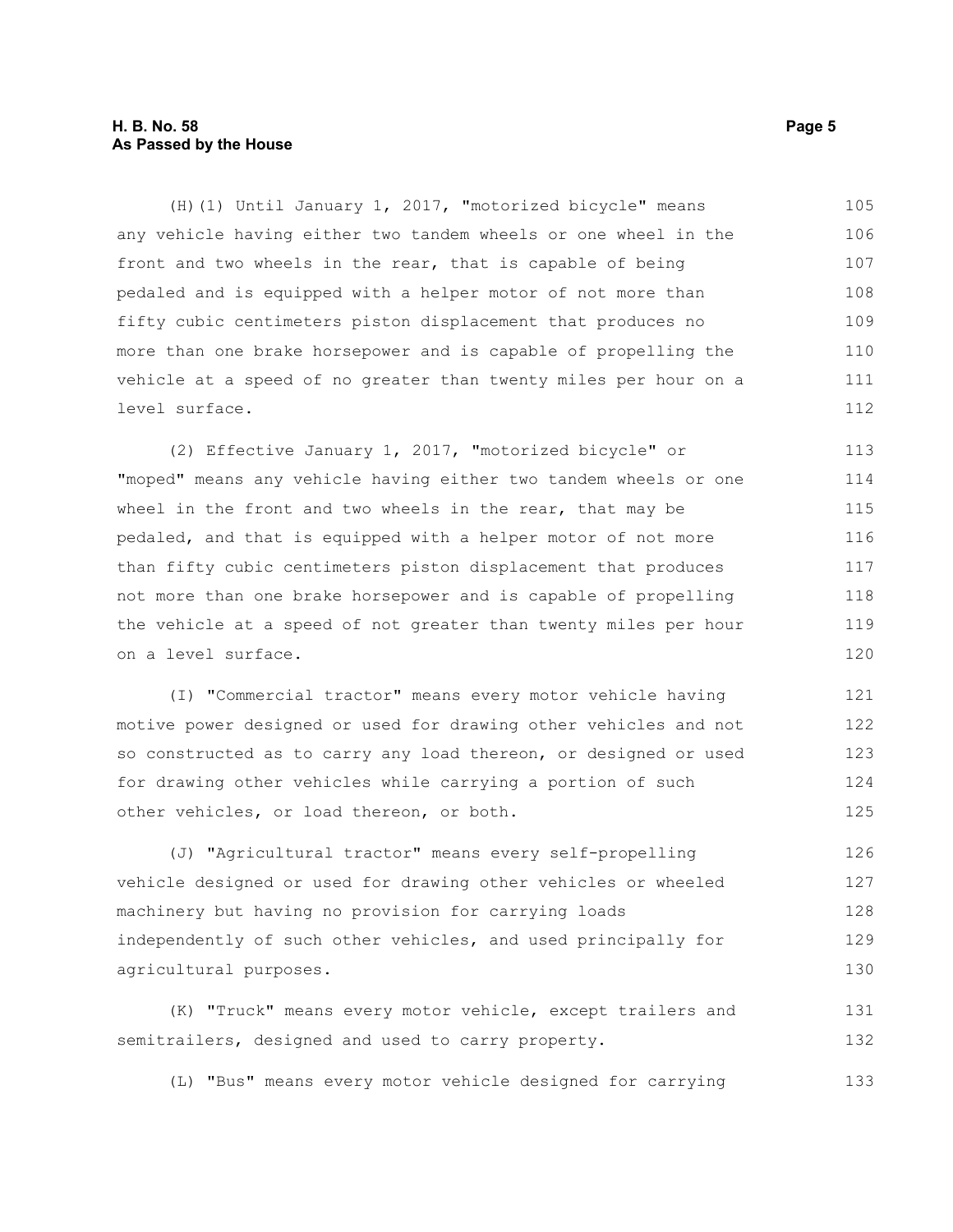#### **H. B. No. 58 Page 6 As Passed by the House**

more than nine passengers and used for the transportation of persons other than in a ridesharing arrangement, and every motor vehicle, automobile for hire, or funeral car, other than a taxicab or motor vehicle used in a ridesharing arrangement, designed and used for the transportation of persons for compensation. 134 135 136 137 138 139

(M) "Trailer" means every vehicle designed or used for carrying persons or property wholly on its own structure and for being drawn by a motor vehicle, including any such vehicle when formed by or operated as a combination of a "semitrailer" and a vehicle of the dolly type, such as that commonly known as a "trailer dolly," a vehicle used to transport agricultural produce or agricultural production materials between a local place of storage or supply and the farm when drawn or towed on a street or highway at a speed greater than twenty-five miles per hour, and a vehicle designed and used exclusively to transport a boat between a place of storage and a marina, or in and around a marina, when drawn or towed on a street or highway for a distance of more than ten miles or at a speed of more than twenty-five miles per hour. 140 141 142 143 144 145 146 147 148 149 150 151 152 153

(N) "Semitrailer" means every vehicle designed or used for carrying persons or property with another and separate motor vehicle so that in operation a part of its own weight or that of its load, or both, rests upon and is carried by another vehicle. 154 155 156 157

(O) "Pole trailer" means every trailer or semitrailer attached to the towing vehicle by means of a reach, pole, or by being boomed or otherwise secured to the towing vehicle, and ordinarily used for transporting long or irregular shaped loads such as poles, pipes, or structural members capable, generally, of sustaining themselves as beams between the supporting 158 159 160 161 162 163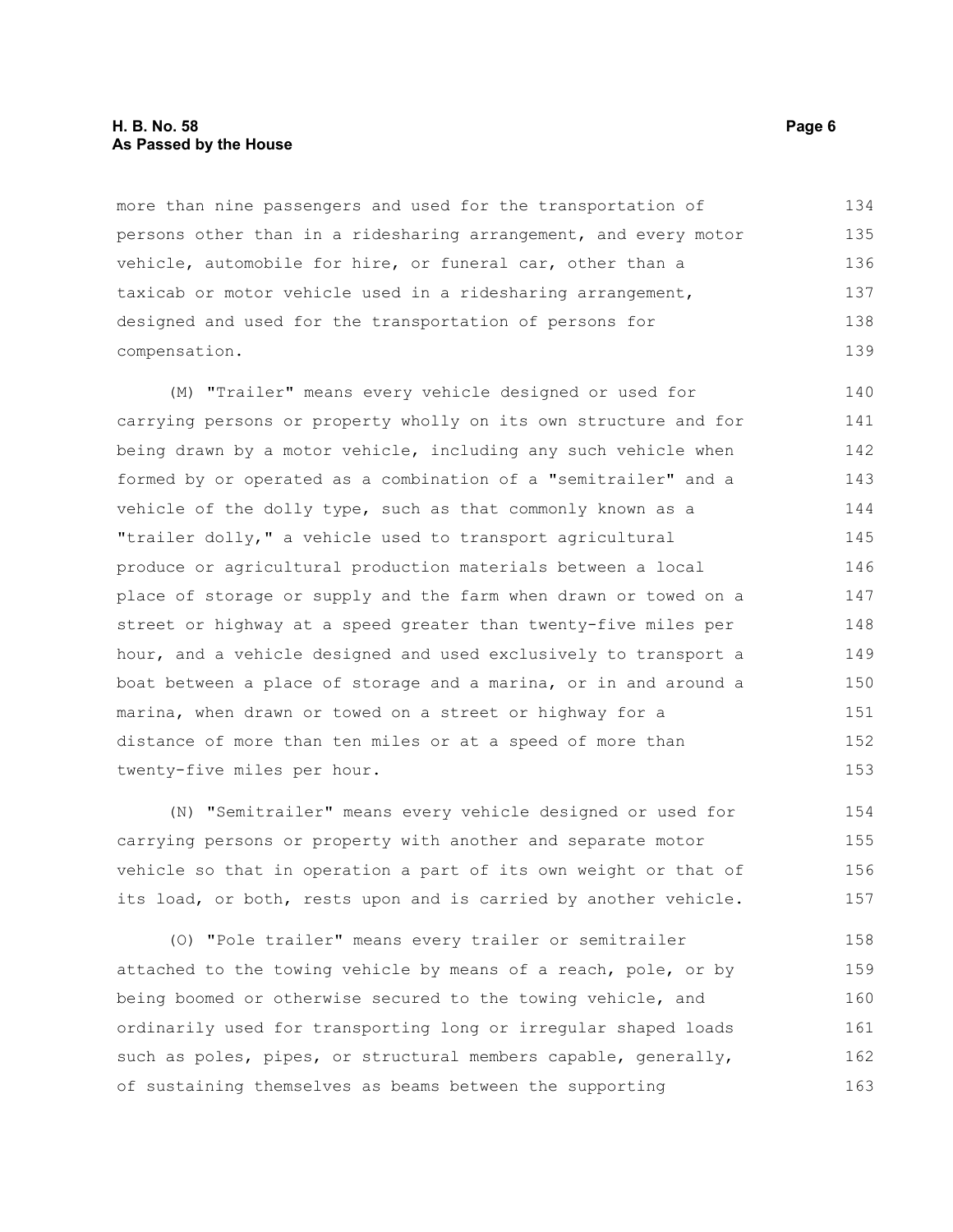| connections.                                                     |     |
|------------------------------------------------------------------|-----|
| (P) "Railroad" means a carrier of persons or property            | 165 |
| operating upon rails placed principally on a private right-of-   |     |
| way.                                                             | 167 |
| (Q) "Railroad train" means a steam engine or an electric         | 168 |
| or other motor, with or without cars coupled thereto, operated   | 169 |
| by a railroad.                                                   | 170 |
| (R) "Streetcar" means a car, other than a railroad train,        | 171 |
| for transporting persons or property, operated upon rails        | 172 |
| principally within a street or highway.                          | 173 |
| (S) "Trackless trolley" means every car that collects its        | 174 |
| power from overhead electric trolley wires and that is not       | 175 |
| operated upon rails or tracks.                                   |     |
| (T) "Explosives" means any chemical compound or mechanical       | 177 |
| mixture that is intended for the purpose of producing an         | 178 |
| explosion that contains any oxidizing and combustible units or   | 179 |
| other ingredients in such proportions, quantities, or packing    | 180 |
| that an ignition by fire, by friction, by concussion, by         | 181 |
| percussion, or by a detonator of any part of the compound or     | 182 |
| mixture may cause such a sudden generation of highly heated      | 183 |
| gases that the resultant gaseous pressures are capable of        | 184 |
| producing destructive effects on contiguous objects, or of       | 185 |
| destroying life or limb. Manufactured articles shall not be held | 186 |
| to be explosives when the individual units contain explosives in | 187 |
| such limited quantities, of such nature, or in such packing,     | 188 |
| that it is impossible to procure a simultaneous or a destructive | 189 |

explosion of such units, to the injury of life, limb, or property by fire, by friction, by concussion, by percussion, or by a detonator, such as fixed ammunition for small arms, 190 191 192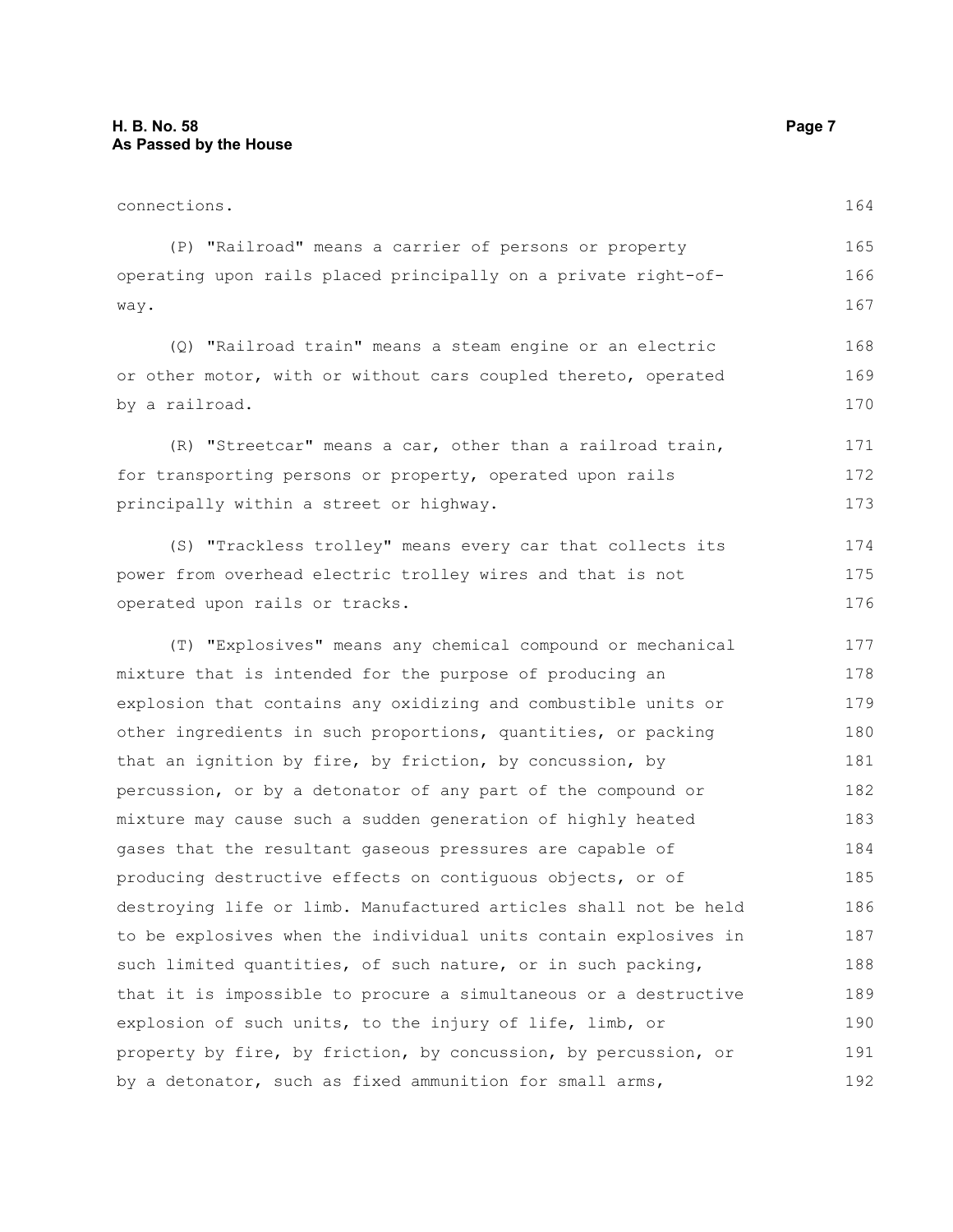street or highway.

| firecrackers, or safety fuse matches.                            |     |
|------------------------------------------------------------------|-----|
| (U) "Flammable liquid" means any liquid that has a flash         | 194 |
| point of seventy degrees fahrenheit, or less, as determined by a | 195 |
| tagliabue or equivalent closed cup test device.                  | 196 |
| (V) "Gross weight" means the weight of a vehicle plus the        | 197 |
| weight of any load thereon.                                      | 198 |
| (W) "Person" means every natural person, firm, co-               | 199 |
| partnership, association, or corporation.                        | 200 |
| (X) "Pedestrian" means any natural person afoot.                 | 201 |
| (Y) "Driver or operator" means every person who drives or        | 202 |
| is in actual physical control of a vehicle, trackless trolley,   | 203 |
| or streetcar.                                                    | 204 |
| (Z) "Police officer" means every officer authorized to           | 205 |
| direct or regulate traffic, or to make arrests for violations of |     |
| traffic regulations.                                             |     |
| (AA) "Local authorities" means every county, municipal,          | 208 |
| and other local board or body having authority to adopt police   | 209 |
| regulations under the constitution and laws of this state.       | 210 |
| (BB) "Street" or "highway" means the entire width between        | 211 |
| the boundary lines of every way open to the use of the public as | 212 |
| a thoroughfare for purposes of vehicular travel.                 | 213 |
| (CC) "Controlled-access highway" means every street or           | 214 |
| highway in respect to which owners or occupants of abutting      | 215 |
| lands and other persons have no legal right of access to or from | 216 |
| the same except at such points only and in such manner as may be |     |

determined by the public authority having jurisdiction over such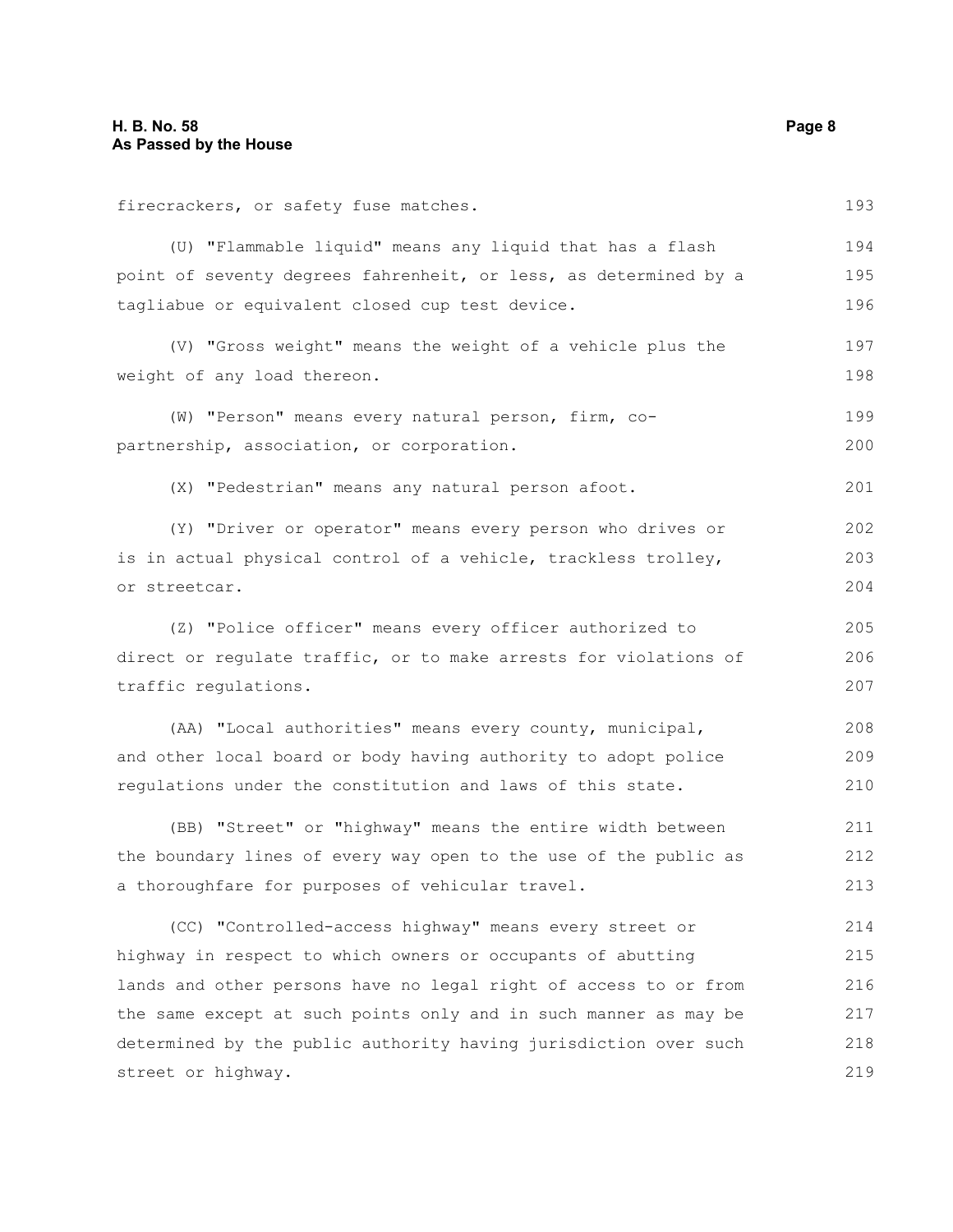(DD) "Private road or driveway" means every way or place in private ownership used for vehicular travel by the owner and those having express or implied permission from the owner but not by other persons. (EE) "Roadway" means that portion of a highway improved, 220 221 222 223 224

designed, or ordinarily used for vehicular travel, except the berm or shoulder. If a highway includes two or more separate roadways the term "roadway" means any such roadway separately but not all such roadways collectively. 225 226 227 228

(FF) "Sidewalk" means that portion of a street between the curb lines, or the lateral lines of a roadway, and the adjacent property lines, intended for the use of pedestrians. 229 230 231

(GG) "Laned highway" means a highway the roadway of which is divided into two or more clearly marked lanes for vehicular traffic. 232 233 234

(HH) "Through highway" means every street or highway as provided in section 4511.65 of the Revised Code. 235 236

(II) "State highway" means a highway under the jurisdiction of the department of transportation, outside the limits of municipal corporations, provided that the authority conferred upon the director of transportation in section 5511.01 of the Revised Code to erect state highway route markers and signs directing traffic shall not be modified by sections 4511.01 to 4511.79 and 4511.99 of the Revised Code. 237 238 239 240 241 242 243

(JJ) "State route" means every highway that is designated with an official state route number and so marked. 244 245

(KK) "Intersection" means: 246

(1) The area embraced within the prolongation or 247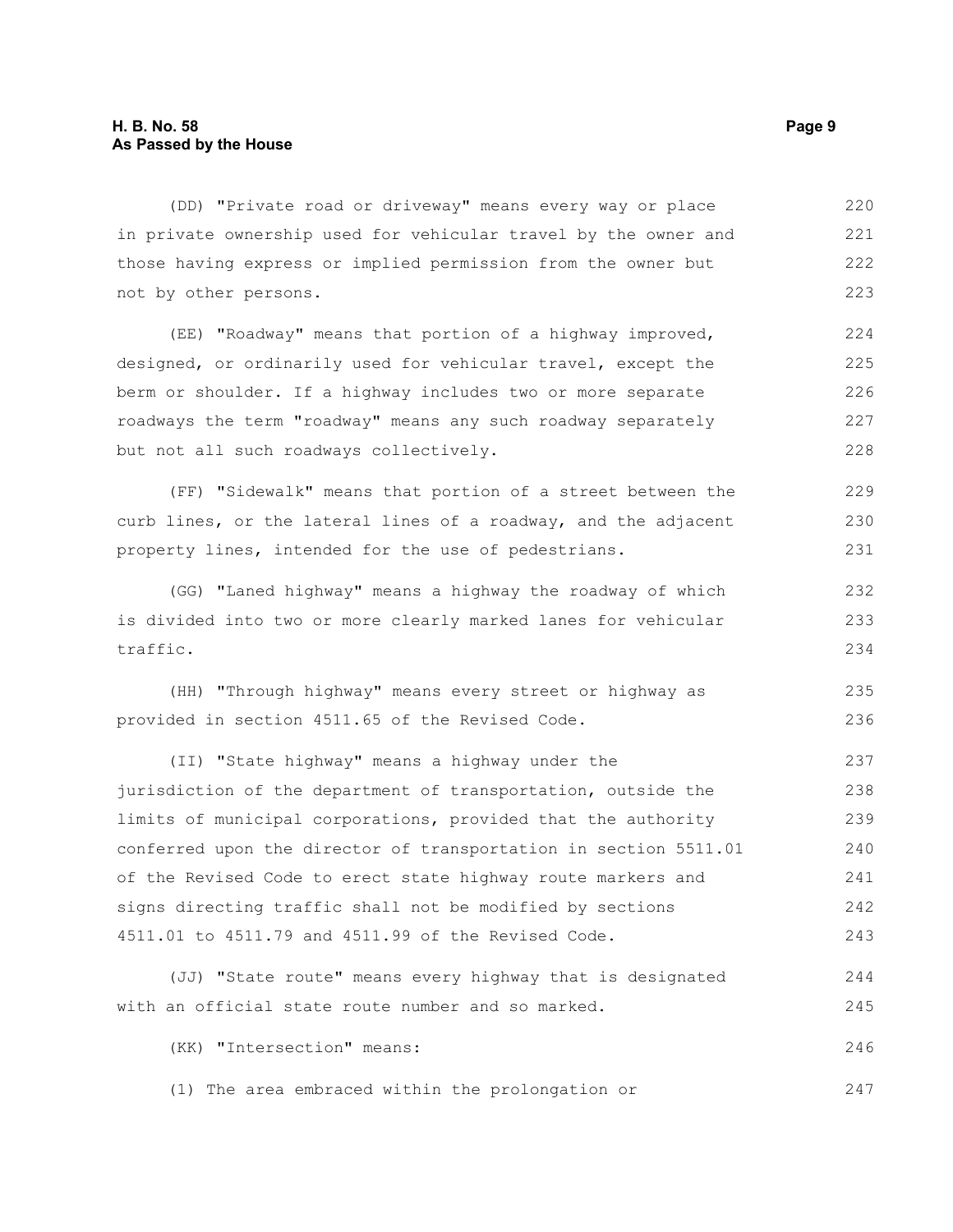#### **H. B. No. 58 Page 10 As Passed by the House**

connection of the lateral curb lines, or, if none, the lateral boundary lines of the roadways of two highways that join one another at, or approximately at, right angles, or the area within which vehicles traveling upon different highways that join at any other angle might come into conflict. The junction of an alley or driveway with a roadway or highway does not constitute an intersection unless the roadway or highway at the junction is controlled by a traffic control device. 248 249 250 251 252 253 254 255

(2) If a highway includes two roadways that are thirty feet or more apart, then every crossing of each roadway of such divided highway by an intersecting highway constitutes a separate intersection. If both intersecting highways include two roadways thirty feet or more apart, then every crossing of any two roadways of such highways constitutes a separate intersection. 256 257 258 259 260 261 262

(3) At a location controlled by a traffic control signal, regardless of the distance between the separate intersections as described in division (KK)(2) of this section: 263 264 265

(a) If a stop line, yield line, or crosswalk has not been designated on the roadway within the median between the separate intersections, the two intersections and the roadway and median constitute one intersection. 266 267 268 269

(b) Where a stop line, yield line, or crosswalk line is designated on the roadway on the intersection approach, the area within the crosswalk and any area beyond the designated stop line or yield line constitute part of the intersection. 270 271 272 273

(c) Where a crosswalk is designated on a roadway on the departure from the intersection, the intersection includes the area that extends to the far side of the crosswalk. 274 275 276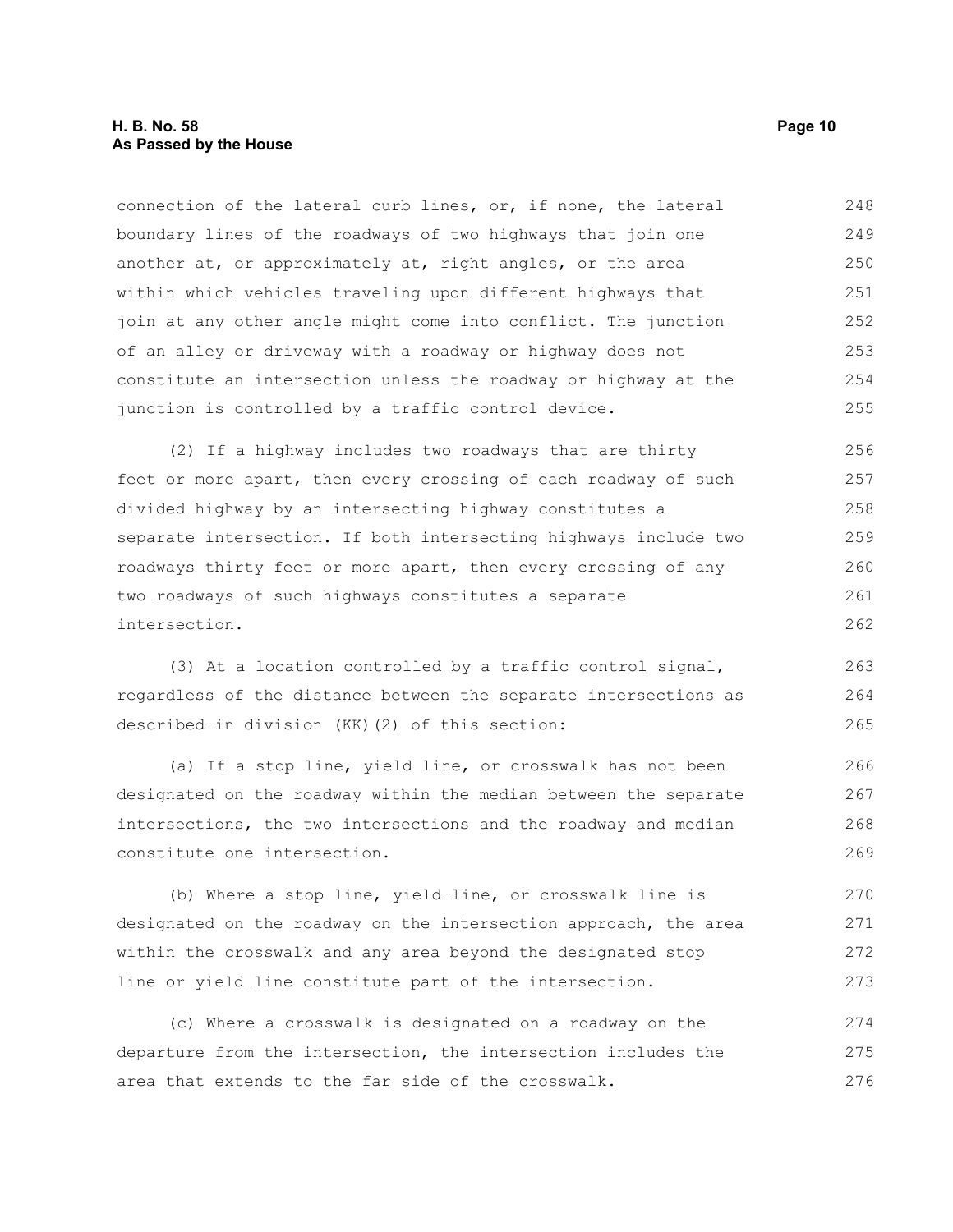(LL) "Crosswalk" means:

277

(1) That part of a roadway at intersections ordinarily included within the real or projected prolongation of property lines and curb lines or, in the absence of curbs, the edges of the traversable roadway; 278 279 280 281

(2) Any portion of a roadway at an intersection or elsewhere, distinctly indicated for pedestrian crossing by lines or other markings on the surface; 282 283 284

(3) Notwithstanding divisions (LL)(1) and (2) of this section, there shall not be a crosswalk where local authorities have placed signs indicating no crossing. 285 286 287

(MM) "Safety zone" means the area or space officially set apart within a roadway for the exclusive use of pedestrians and protected or marked or indicated by adequate signs as to be plainly visible at all times. 288 289 290 291

(NN) "Business district" means the territory fronting upon a street or highway, including the street or highway, between successive intersections within municipal corporations where fifty per cent or more of the frontage between such successive intersections is occupied by buildings in use for business, or within or outside municipal corporations where fifty per cent or more of the frontage for a distance of three hundred feet or more is occupied by buildings in use for business, and the character of such territory is indicated by official traffic control devices. 292 293 294 295 296 297 298 299 300 301

(OO) "Residence district" means the territory, not comprising a business district, fronting on a street or highway, including the street or highway, where, for a distance of three hundred feet or more, the frontage is improved with residences 302 303 304 305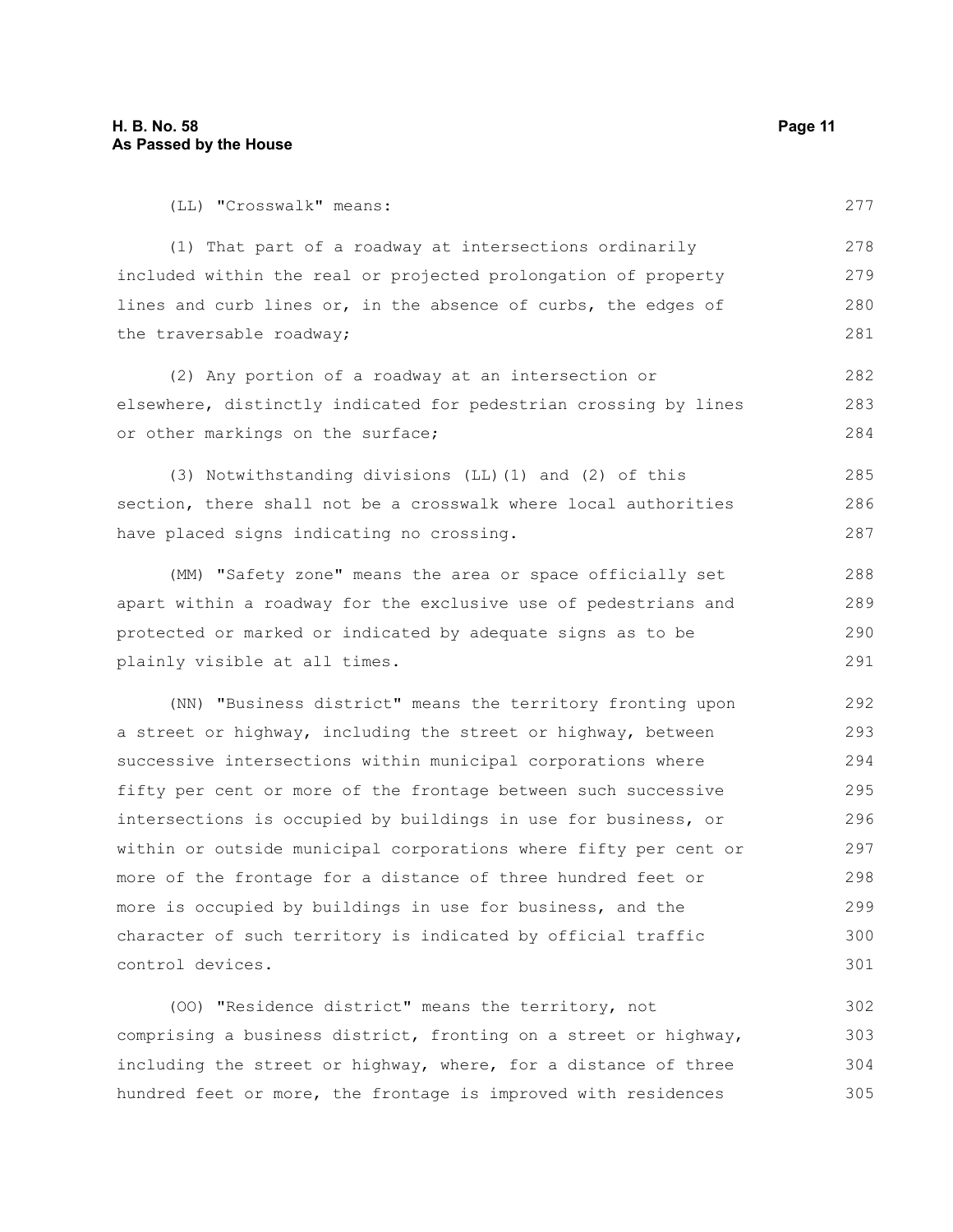or residences and buildings in use for business.

(PP) "Urban district" means the territory contiguous to and including any street or highway which is built up with structures devoted to business, industry, or dwelling houses situated at intervals of less than one hundred feet for a distance of a quarter of a mile or more, and the character of such territory is indicated by official traffic control devices. 307 308 309 310 311 312

(QQ) "Traffic control device" means a flagger, sign, signal, marking, or other device used to regulate, warn, or guide traffic, placed on, over, or adjacent to a street, highway, private road open to public travel, pedestrian facility, or shared-use path by authority of a public agency or official having jurisdiction, or, in the case of a private road open to public travel, by authority of the private owner or private official having jurisdiction. 313 314 315 316 317 318 319 320

(RR) "Traffic control signal" means any highway traffic signal by which traffic is alternately directed to stop and permitted to proceed. 321 322 323

(SS) "Railroad sign or signal" means any sign, signal, or device erected by authority of a public body or official or by a railroad and intended to give notice of the presence of railroad tracks or the approach of a railroad train. 324 325 326 327

(TT) "Traffic" means pedestrians, ridden or herded animals, vehicles, streetcars, trackless trolleys, and other devices, either singly or together, while using for purposes of travel any highway or private road open to public travel. 328 329 330 331

(UU) "Right-of-way" means either of the following, as the context requires: 332 333

(1) The right of a vehicle, streetcar, trackless trolley, 334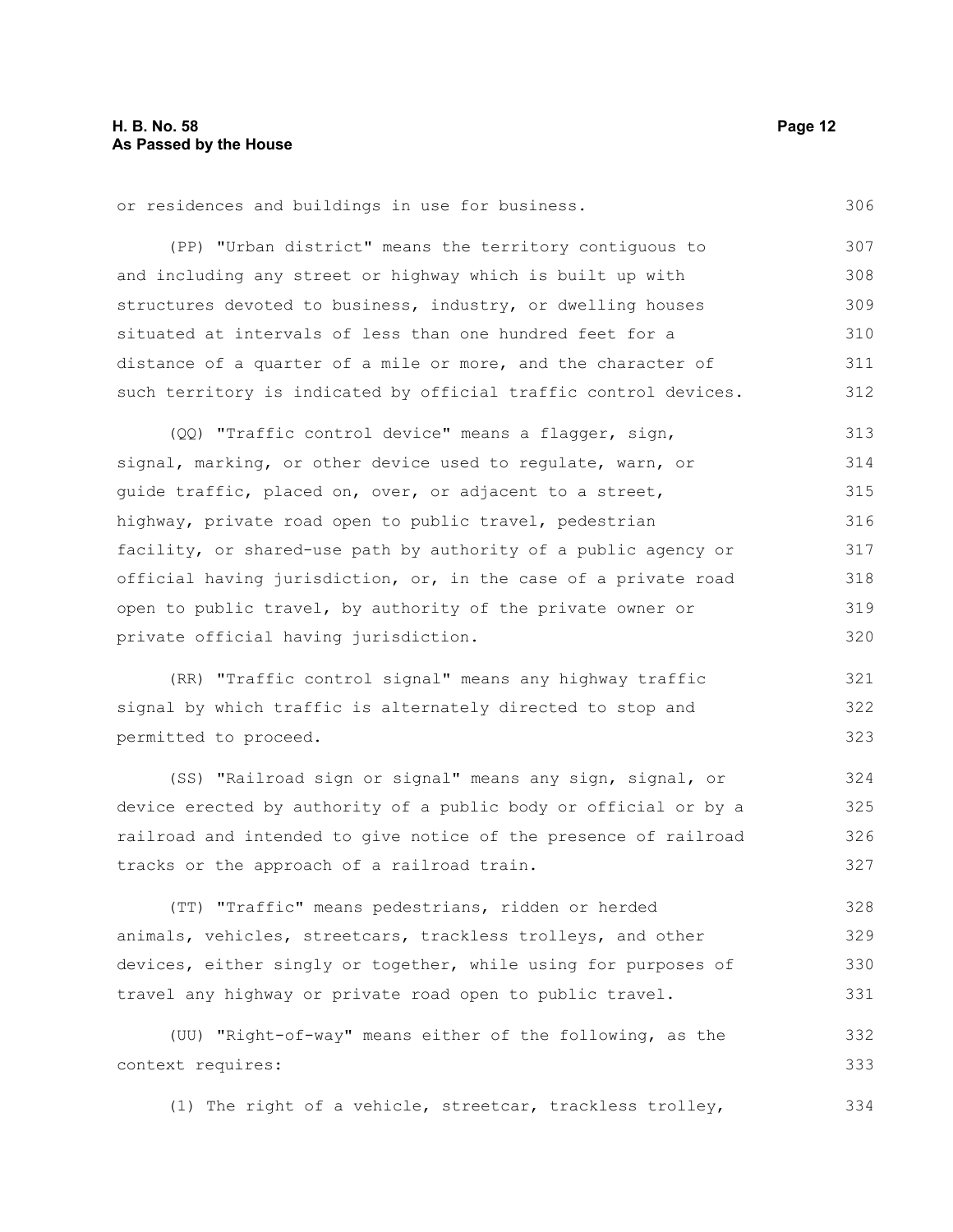#### **H. B. No. 58 Page 13 As Passed by the House**

or pedestrian to proceed uninterruptedly in a lawful manner in the direction in which it or the individual is moving in preference to another vehicle, streetcar, trackless trolley, or pedestrian approaching from a different direction into its or the individual's path; 335 336 337 338 339

(2) A general term denoting land, property, or the interest therein, usually in the configuration of a strip, acquired for or devoted to transportation purposes. When used in this context, right-of-way includes the roadway, shoulders or berm, ditch, and slopes extending to the right-of-way limits under the control of the state or local authority. 340 341 342 343 344 345

(VV) "Rural mail delivery vehicle" means every vehicle used to deliver United States mail on a rural mail delivery route. 346 347 348

(WW) "Funeral escort vehicle" means any motor vehicle, including a funeral hearse, while used to facilitate the movement of a funeral procession. 349 350 351

(XX) "Alley" means a street or highway intended to provide access to the rear or side of lots or buildings in urban districts and not intended for the purpose of through vehicular traffic, and includes any street or highway that has been declared an "alley" by the legislative authority of the municipal corporation in which such street or highway is located. 352 353 354 355 356 357 358

(YY) "Freeway" means a divided multi-lane highway for through traffic with all crossroads separated in grade and with full control of access. 359 360 361

(ZZ) "Expressway" means a divided arterial highway for through traffic with full or partial control of access with an 362 363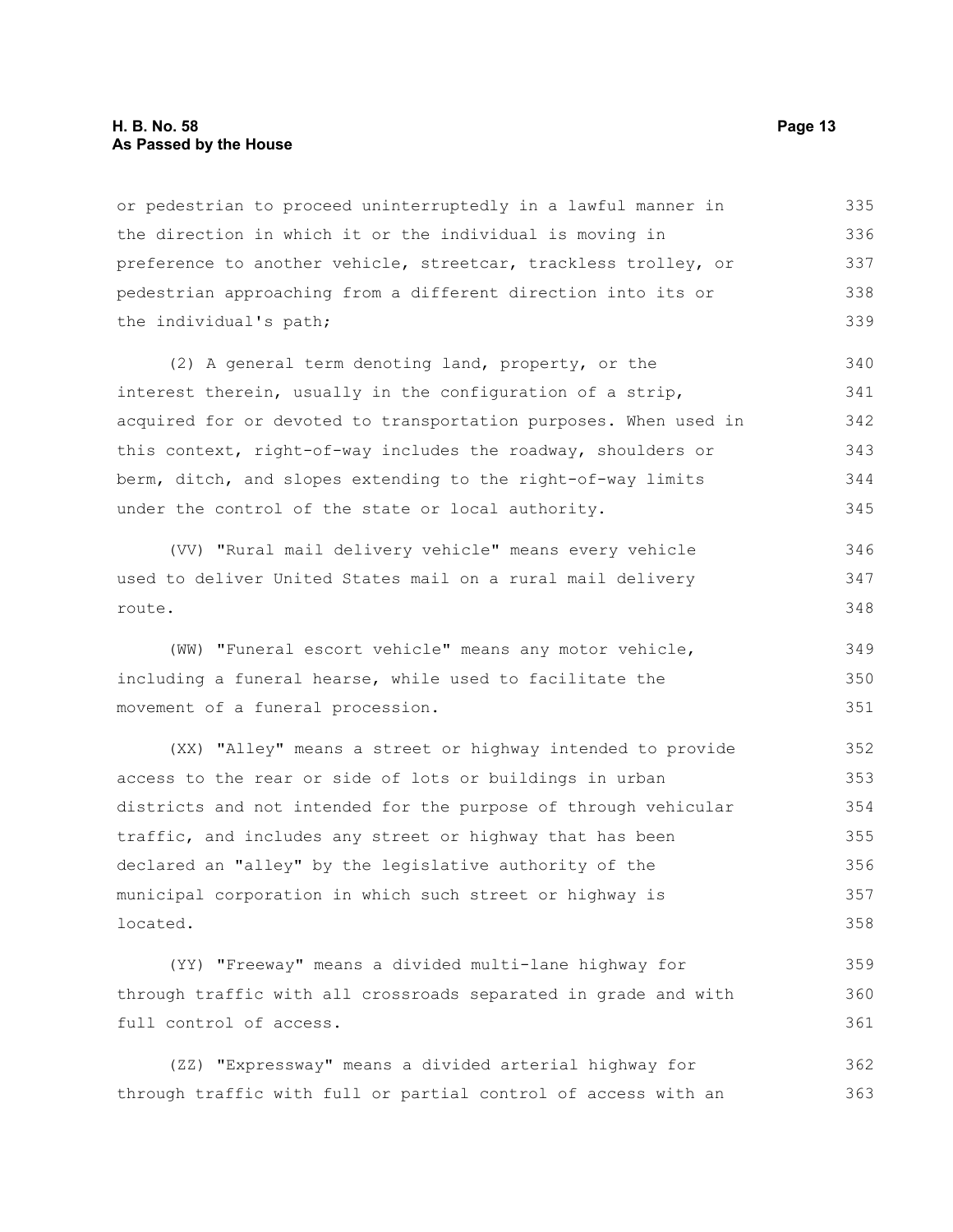| excess of fifty per cent of all crossroads separated in grade.   | 364 |
|------------------------------------------------------------------|-----|
| (AAA) "Thruway" means a through highway whose entire             | 365 |
| roadway is reserved for through traffic and on which roadway     | 366 |
| parking is prohibited.                                           | 367 |
| (BBB) "Stop intersection" means any intersection at one or       | 368 |
| more entrances of which stop signs are erected.                  | 369 |
| (CCC) "Arterial street" means any United States or state         | 370 |
| numbered route, controlled access highway, or other major radial | 371 |
| or circumferential street or highway designated by local         | 372 |
| authorities within their respective jurisdictions as part of a   | 373 |
| major arterial system of streets or highways.                    | 374 |
| (DDD) "Ridesharing arrangement" means the transportation         | 375 |
| of persons in a motor vehicle where such transportation is       | 376 |
| incidental to another purpose of a volunteer driver and includes | 377 |
| ridesharing arrangements known as carpools, vanpools, and        |     |
| buspools.                                                        | 379 |
| (EEE) "Motorized wheelchair" means any self-propelled            | 380 |
| vehicle designed for, and used by, a handicapped person and that | 381 |
| is incapable of a speed in excess of eight miles per hour.       | 382 |
| (FFF) "Child day-care center" and "type A family day-care        | 383 |
| home" have the same meanings as in section 5104.01 of the        | 384 |
| Revised Code.                                                    | 385 |
| (GGG) "Multi-wheel agricultural tractor" means a type of         | 386 |
| agricultural tractor that has two or more wheels or tires on     |     |
| each side of one axle at the rear of the tractor, is designed or | 388 |
| used for drawing other vehicles or wheeled machinery, has no     | 389 |
| provision for carrying loads independently of the drawn vehicles |     |

or machinery, and is used principally for agricultural purposes.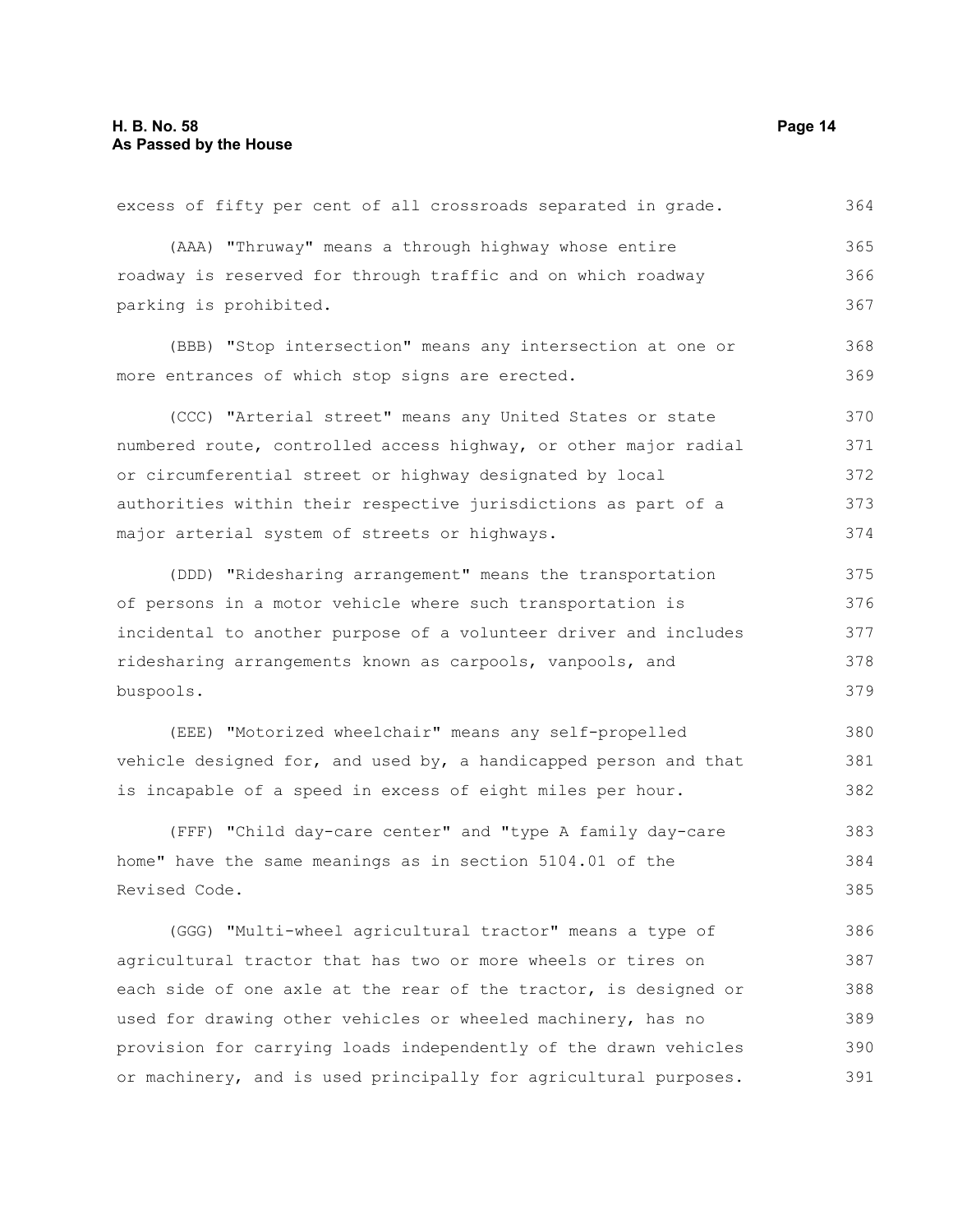| (HHH) "Operate" means to cause or have caused movement of             | 392 |
|-----------------------------------------------------------------------|-----|
| a vehicle, streetcar, or trackless trolley.                           | 393 |
| (III) "Predicate motor vehicle or traffic offense" means              | 394 |
| any of the following:                                                 | 395 |
| (1) A violation of section 4511.03, 4511.051, 4511.12,                | 396 |
| 4511.132, 4511.16, 4511.20, 4511.201, 4511.21, 4511.211,              | 397 |
| 4511.213, 4511.22, 4511.23, 4511.25, 4511.26, 4511.27, 4511.28,       | 398 |
| 4511.29, 4511.30, 4511.31, 4511.32, 4511.33, 4511.34, 4511.35,        | 399 |
| 4511.36, 4511.37, 4511.38, 4511.39, 4511.40, 4511.41, 4511.42,        | 400 |
| 4511.43, 4511.431, 4511.432, 4511.44, 4511.441, 4511.451,             | 401 |
| 4511.452, 4511.46, 4511.47, 4511.48, 4511.481, 4511.49, 4511.50,      | 402 |
| 4511.511, 4511.53, 4511.54, 4511.55, 4511.56, 4511.57, 4511.58,       | 403 |
| 4511.59, 4511.60, 4511.61, 4511.64, 4511.66, 4511.661, 4511.68,       | 404 |
| 4511.70, 4511.701, 4511.71, 4511.711, 4511.712, 4511.713,             | 405 |
| 4511.72, 4511.73, 4511.763, 4511.771, 4511.78, or 4511.84 of the      | 406 |
| Revised Code;                                                         |     |
| (2) A violation of division (A) (2) of section $4511.17$ ,            | 408 |
| divisions (A) to (D) of section 4511.51, or division (A) of           | 409 |
| section 4511.74 of the Revised Code;                                  | 410 |
| (3) A violation of any provision of sections 4511.01 to               | 411 |
| 4511.76 of the Revised Code for which no penalty otherwise is         | 412 |
| provided in the section that contains the provision violated;         | 413 |
| (4) Until January 1, 2017, a violation of a municipal                 | 414 |
| ordinance that is substantially similar to any section or             | 415 |
| provision set forth or described in division (III) $(1)$ , $(2)$ , or | 416 |
| (3) of this section;                                                  | 417 |
| (5) Effective January 1, 2017, a violation of section                 | 418 |
| 4511.214 of the Revised Code;                                         | 419 |
| (6) Effective January 1, 2017, a violation of a municipal             | 420 |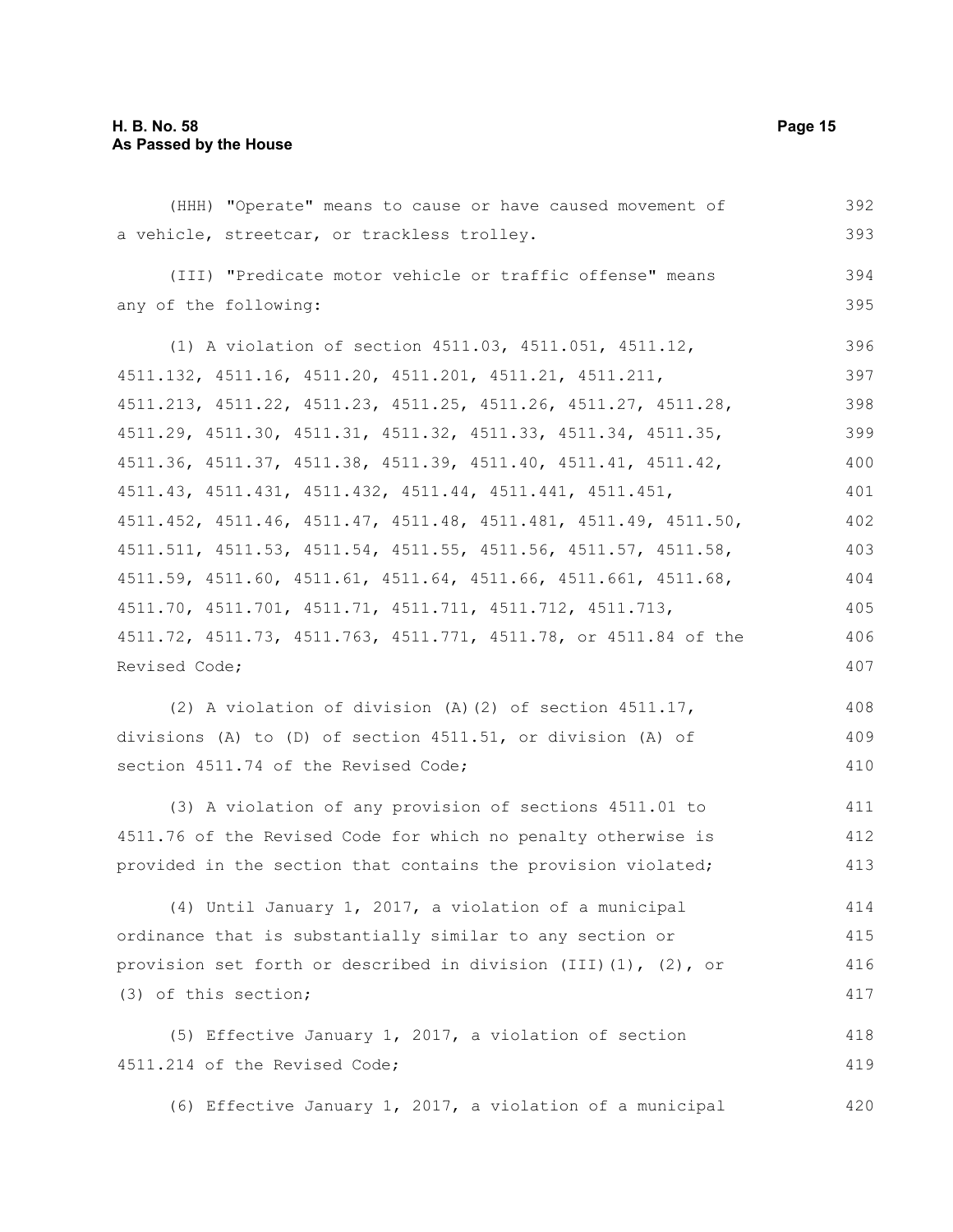ordinance that is substantially similar to any section or provision set forth or described in division (III) (1), (2), (3), or (5) of this section. 421 422 423

(JJJ) "Road service vehicle" means wreckers, utility repair vehicles, and state, county, and municipal service vehicles equipped with visual signals by means of flashing, rotating, or oscillating lights. 424 425 426 427

(KKK) "Beacon" means a highway traffic signal with one or more signal sections that operate in a flashing mode. 428 429

(LLL) "Hybrid beacon" means a type of beacon that is intentionally placed in a dark mode between periods of operation where no indications are displayed and, when in operation, displays both steady and flashing traffic control signal indications. 430 431 432 433 434

(MMM) "Highway traffic signal" means a power-operated traffic control device by which traffic is warned or directed to take some specific action. "Highway traffic signal" does not include a power-operated sign, steadily illuminated pavement marker, warning light, or steady burning electric lamp. 435 436 437 438 439

(NNN) "Median" means the area between two roadways of a divided highway, measured from edge of traveled way to edge of traveled way, but excluding turn lanes. The width of a median may be different between intersections, between interchanges, and at opposite approaches of the same intersection. 440 441 442 443 444

(OOO) "Private road open to public travel" means a private toll road or road, including any adjacent sidewalks that generally run parallel to the road, within a shopping center, airport, sports arena, or other similar business or recreation facility that is privately owned but where the public is allowed 445 446 447 448 449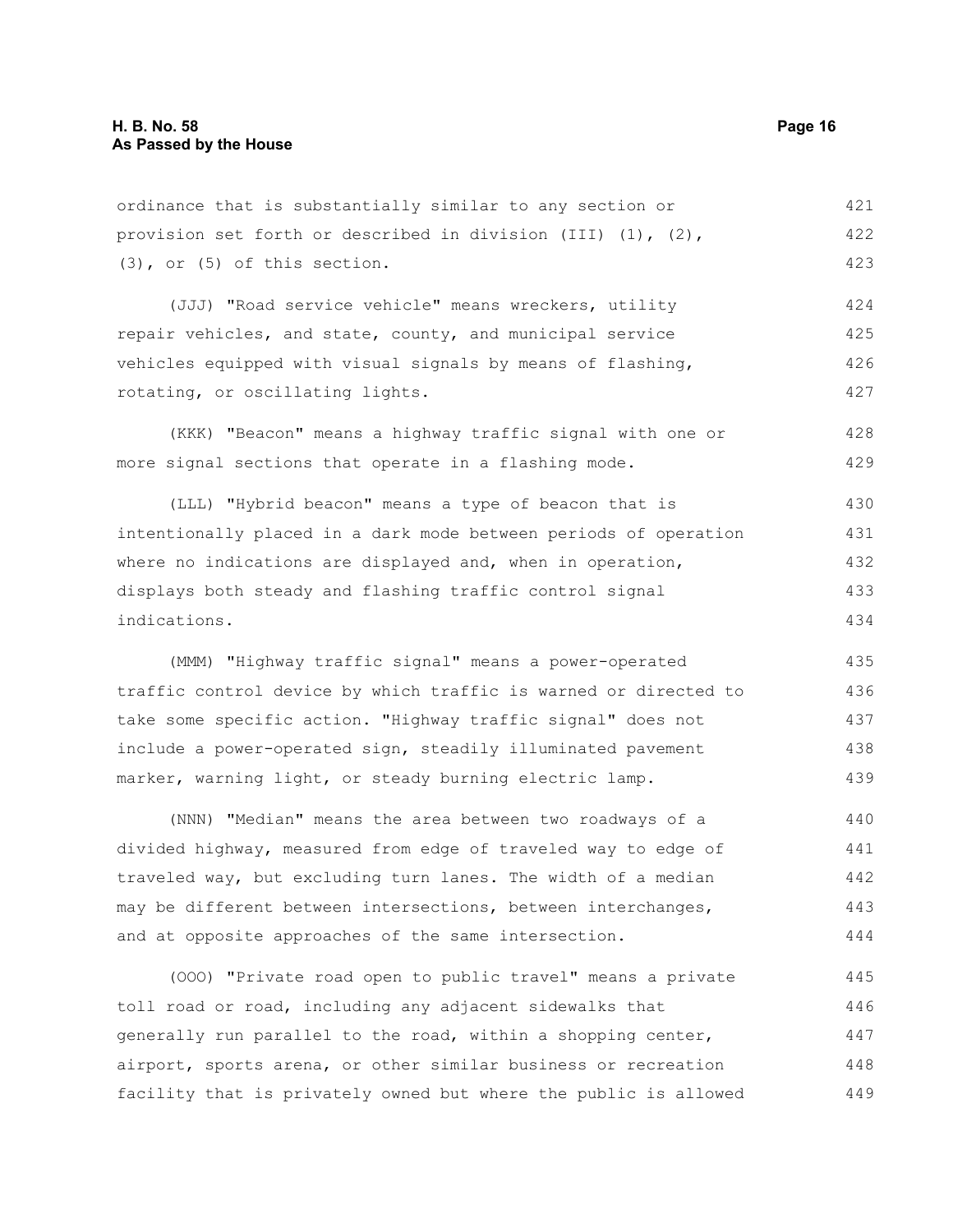#### **H. B. No. 58 Page 17 As Passed by the House**

to travel without access restrictions. "Private road open to public travel" includes a gated toll road but does not include a road within a private gated property where access is restricted at all times, a parking area, a driving aisle within a parking area, or a private grade crossing. 450 451 452 453 454

(PPP) "Shared-use path" means a bikeway outside the traveled way and physically separated from motorized vehicular traffic by an open space or barrier and either within the highway right-of-way or within an independent alignment. A shared-use path also may be used by pedestrians, including skaters, joggers, users of manual and motorized wheelchairs, and other authorized motorized and non-motorized users. 455 456 457 458 459 460 461

(QQQ) "Highway maintenance vehicle" means a vehicle used in snow and ice removal or road surface maintenance, including a snow plow, traffic line striper, road sweeper, mowing machine, asphalt distributing vehicle, or other such vehicle designed for use in specific highway maintenance activities. 462 463 464 465 466

(RRR) "Waste collection vehicle" means a vehicle used in the collection of garbage, refuse, trash, or recyclable materials. 467 468 469

**Sec. 4511.213.** (A) The driver of a motor vehicle, upon approaching a stationary public safety vehicle, emergency vehicle, road service vehicle, waste collection vehicle, vehicle used by the public utilities commission to conduct motor vehicle inspections in accordance with sections 4923.04 and 4923.06 of the Revised Code, or a highway maintenance vehicle that is displaying the appropriate visual signals by means of flashing, oscillating, or rotating lights, as prescribed in section 4513.17 of the Revised Code, shall do either of the following: 470 471 472 473 474 475 476 477 478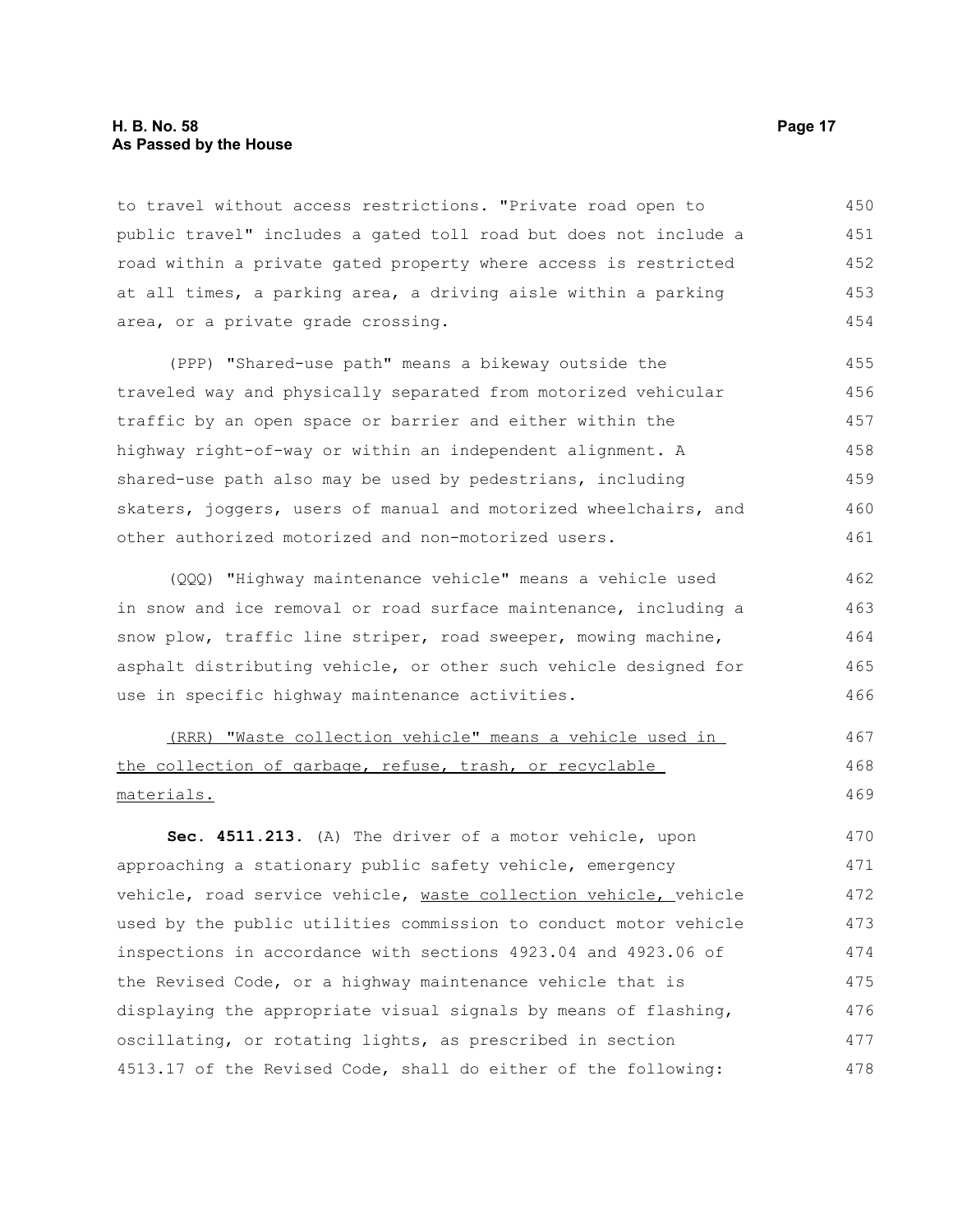#### **H. B. No. 58 Page 18 As Passed by the House**

(1) If the driver of the motor vehicle is traveling on a highway that consists of at least two lanes that carry traffic in the same direction of travel as that of the driver's motor vehicle, the driver shall proceed with due caution and, if possible and with due regard to the road, weather, and traffic conditions, shall change lanes into a lane that is not adjacent to that of the stationary public safety vehicle, emergency vehicle, road service vehicle, waste collection vehicle, vehicle used by the public utilities commission to conduct motor vehicle inspections in accordance with sections 4923.04 and 4923.06 of the Revised Code, or a highway maintenance vehicle. 479 480 481 482 483 484 485 486 487 488 489

(2) If the driver is not traveling on a highway of a type described in division (A)(1) of this section, or if the driver is traveling on a highway of that type but it is not possible to change lanes or if to do so would be unsafe, the driver shall proceed with due caution, reduce the speed of the motor vehicle, and maintain a safe speed for the road, weather, and traffic conditions. 490 491 492 493 494 495 496

(B) This section does not relieve the driver of a public safety vehicle, emergency vehicle, road service vehicle, waste collection vehicle, vehicle used by the public utilities commission to conduct motor vehicle inspections in accordance with sections 4923.04 and 4923.06 of the Revised Code, or a highway maintenance vehicle from the duty to drive with due regard for the safety of all persons and property upon the highway. 497 498 499 500 501 502 503 504

(C) No person shall fail to drive a motor vehicle in compliance with division  $(A)$  (1) or (2) of this section when so required by division (A) of this section. 505 506 507

(D)(1) Except as otherwise provided in this division, 508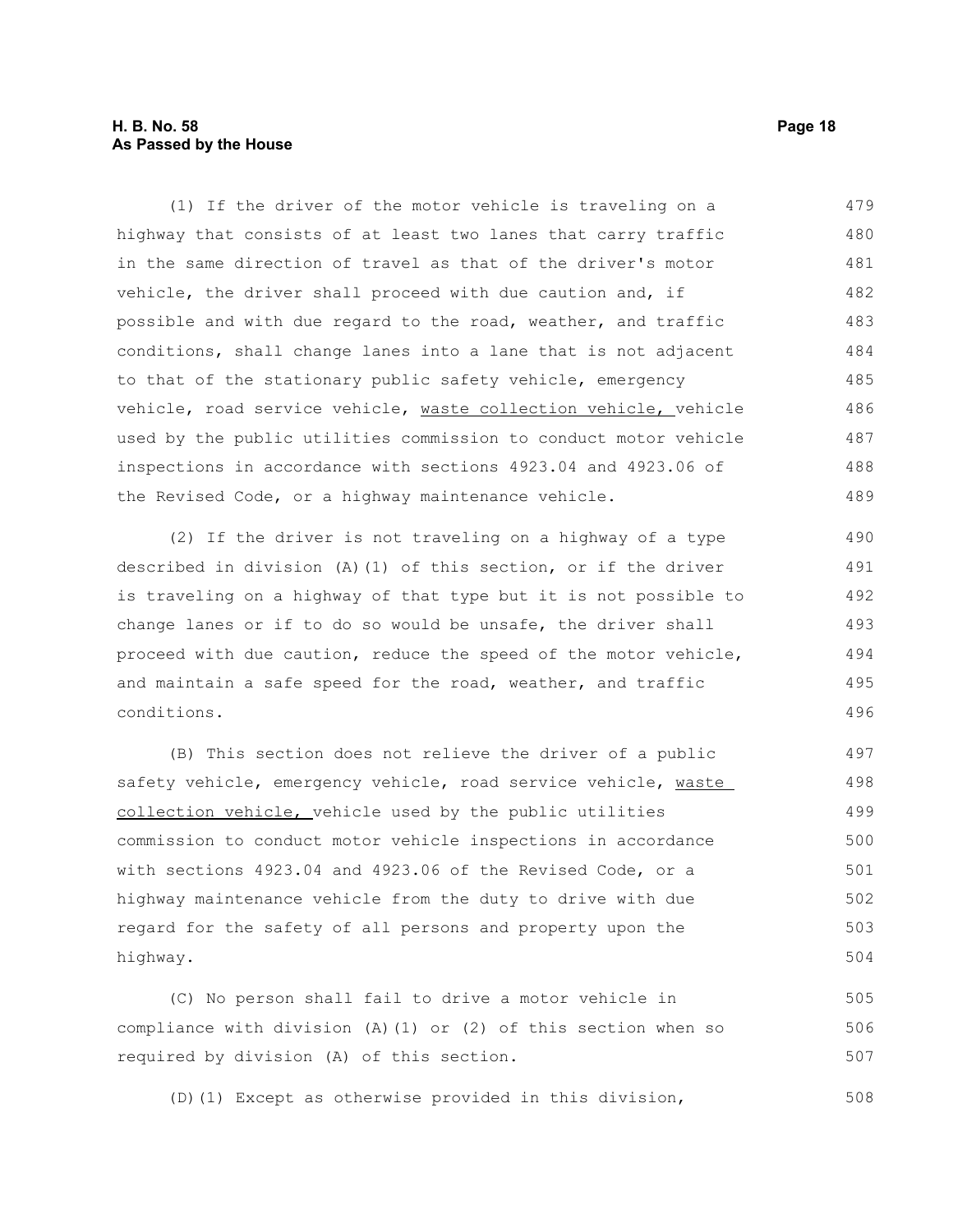#### **H. B. No. 58 Page 19 As Passed by the House**

whoever violates this section is guilty of a minor misdemeanor. If, within one year of the offense, the offender previously has been convicted of or pleaded guilty to one predicate motor vehicle or traffic offense, whoever violates this section is guilty of a misdemeanor of the fourth degree. If, within one year of the offense, the offender previously has been convicted of two or more predicate motor vehicle or traffic offenses, whoever violates this section is guilty of a misdemeanor of the third degree. 509 510 511 512 513 514 515 516 517

(2) Notwithstanding section 2929.28 of the Revised Code, upon a finding that a person operated a motor vehicle in violation of division (C) of this section, the court, in addition to all other penalties provided by law, shall impose a fine of two times the usual amount imposed for the violation. 518 519 520 521 522

 (E) The offense established under this section is a strict liability offense and section 2901.20 of the Revised Code does not apply. The designation of this offense as a strict liability offense shall not be construed to imply that any other offense, for which there is no specified degree of culpability, is not a strict liability offense.

**Sec. 4513.17.** (A) Whenever a motor vehicle equipped with headlights also is equipped with any auxiliary lights or spotlight or any other light on the front thereof projecting a beam of an intensity greater than three hundred candle power, not more than a total of five of any such lights on the front of a vehicle shall be lighted at any one time when the vehicle is upon a highway. 529 530 531 532 533 534 535

(B) Any lighted light or illuminating device upon a motor vehicle, other than headlights, spotlights, signal lights, or auxiliary driving lights, that projects a beam of light of an 536 537 538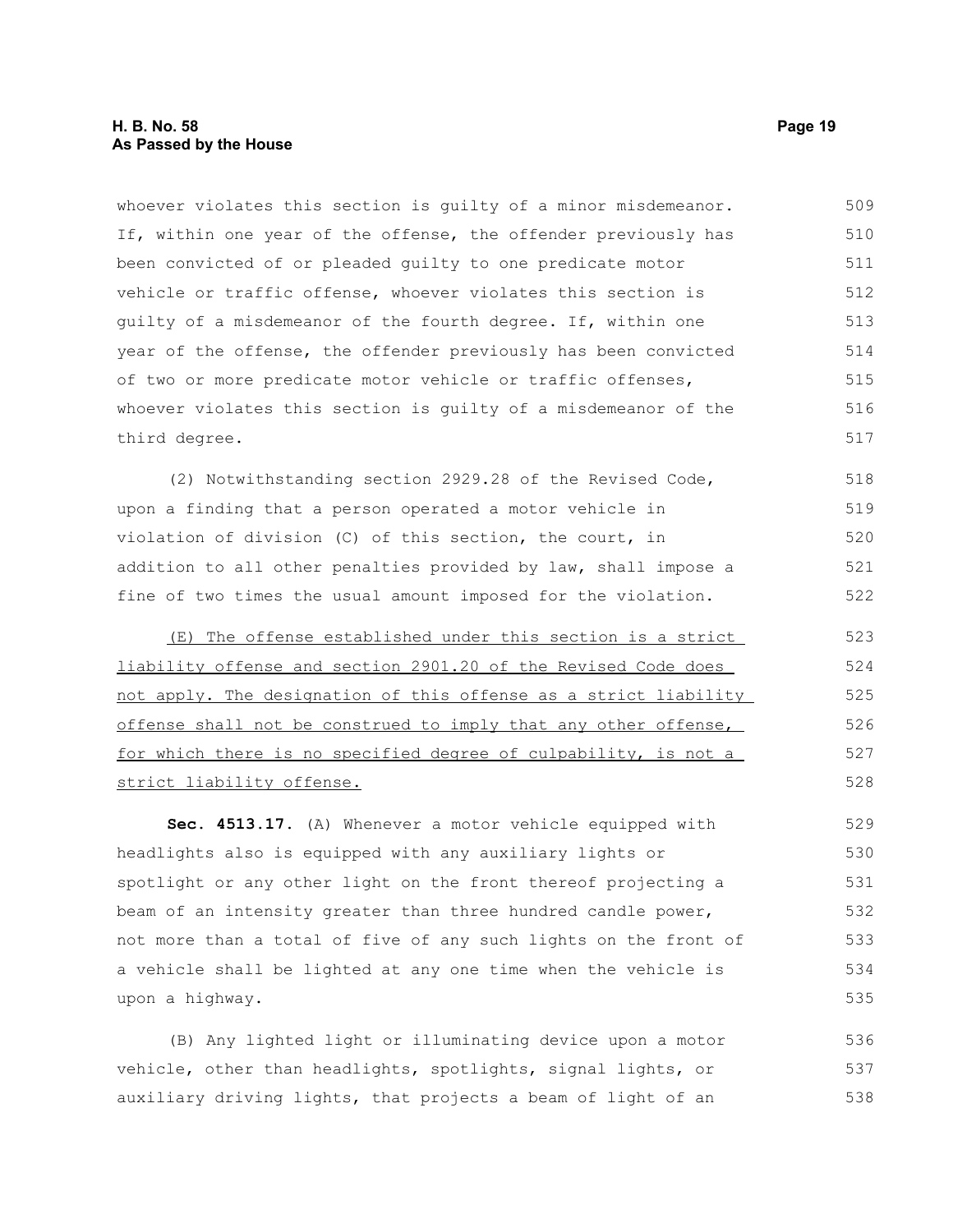intensity greater than three hundred candle power, shall be so directed that no part of the beam will strike the level of the roadway on which the vehicle stands at a distance of more than seventy-five feet from the vehicle. 539 540 541 542

(C)(1) Flashing lights are prohibited on motor vehicles, except as a means for indicating a right or a left turn, or in the presence of a vehicular traffic hazard requiring unusual care in approaching, or overtaking or passing. This prohibition does not apply to emergency vehicles, road service vehicles servicing or towing a disabled vehicle, stationary waste collection vehicles actively collecting garbage, refuse, trash, or recyclable materials on the roadside, rural mail delivery vehicles, vehicles as provided in section 4513.182 of the Revised Code, highway maintenance vehicles, funeral hearses, funeral escort vehicles, and similar equipment operated by the department or local authorities, which shall be equipped with and display, when used on a street or highway for the special purpose necessitating such lights, a flashing, oscillating, or rotating amber light, but shall not display a flashing, oscillating, or rotating light of any other color, nor to vehicles or machinery permitted by section 4513.11 of the Revised Code to have a flashing red light. 543 544 545 546 547 548 549 550 551 552 553 554 555 556 557 558 559 560

(2) When used on a street or highway, farm machinery and vehicles escorting farm machinery may be equipped with and display a flashing, oscillating, or rotating amber light, and the prohibition contained in division (C)(1) of this section does not apply to such machinery or vehicles. Farm machinery also may display the lights described in section 4513.11 of the Revised Code. 561 562 563 564 565 566 567

(D) Except a person operating a public safety vehicle, as